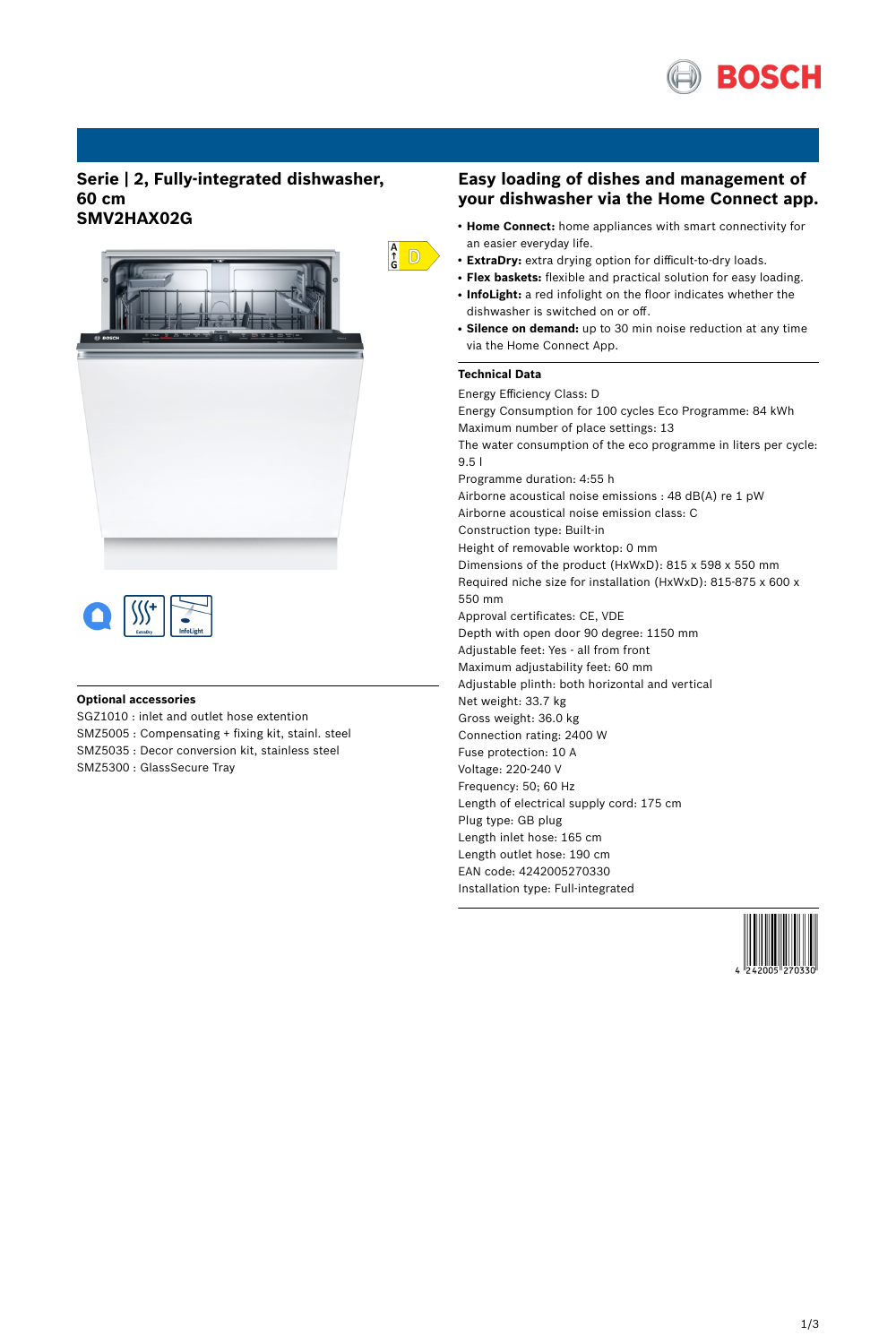

## **Serie | 2, Fully-integrated dishwasher, 60 cm SMV2HAX02G**

## **Easy loading of dishes and management of your dishwasher via the Home Connect app.**

### **New for 2021**

#### **Performance**

- Energy Efficiency Class<sup>1</sup>: D
- Energy<sup>2</sup> / Water<sup>3</sup>: 84 kWh / 9.5 litres
- Capacity: <sup>13</sup> place settings
- Programme duration<sup>4</sup>: 4:55 (h:min)
- Noise level: <sup>48</sup> dB(A) re <sup>1</sup> pW
- Noise Efficiency Class: <sup>C</sup>

#### **Programmes / functions**

- <sup>5</sup> programmes: Eco <sup>50</sup> °C, Auto 45-65 °C, Intensive <sup>70</sup> °C, Express 65°, Favourite
- Default favourite programme: Pre-Rinse
- <sup>4</sup> special options: Remote Start, Extra Dry, Half Load, SpeedPerfect+
- Machine Care
- Silence on Demand (via app)

#### **Flexible design elements**

#### - Flex basket system

- <sup>3</sup> stage Rackmatic height-adjustable top basket
- Low friction wheels on bottom basket
- Rack Stopper to prevent derailing of bottom basket
- <sup>2</sup> foldable plate racks in top basket
- <sup>2</sup> foldable plate racks in bottom basket
- Knife rack in top basket
- Moveable cutlery basket in lower rack
- Upper rack cup shelf

### **Innovations and technology**

- Home Connect ready on WLAN
- Heat exchanger.
- DosageAssist detergent dispenser
- EcoSilence BLDC drive
- Automatic detergent detection
- Aqua and loading sensor
- AquaMix Glass protection system

#### **Design features**

- Push button top edge controls
- InfoLight (Red) Light projection on the floor
- Time delay (3, <sup>6</sup> or <sup>9</sup> hours)
- AquaStop: Bosch's warranty in case of water damage for the lifetime of the appliance. Please find warranty terms under https://www.bosch-home.co.uk/customer-service/careprotection-and-parts/additional-warranties
- Self-cleaning filter system with <sup>3</sup> piece corrugated filter
- Large item spray head, steam protection plate
- Stainless steel interior
- Dimensions (HxWxD): 81.5 x 59.8 x 55cm
- *¹ Scale of Energy Efficiency Classes from A to G*
- *² Energy consumption in kWh per 100 cycles (in programme Eco 50 °C)*
- *³ Water consumption in litres per cycle (in programme Eco 50 °C) ⁴ Duration of programme Eco 50 °C*